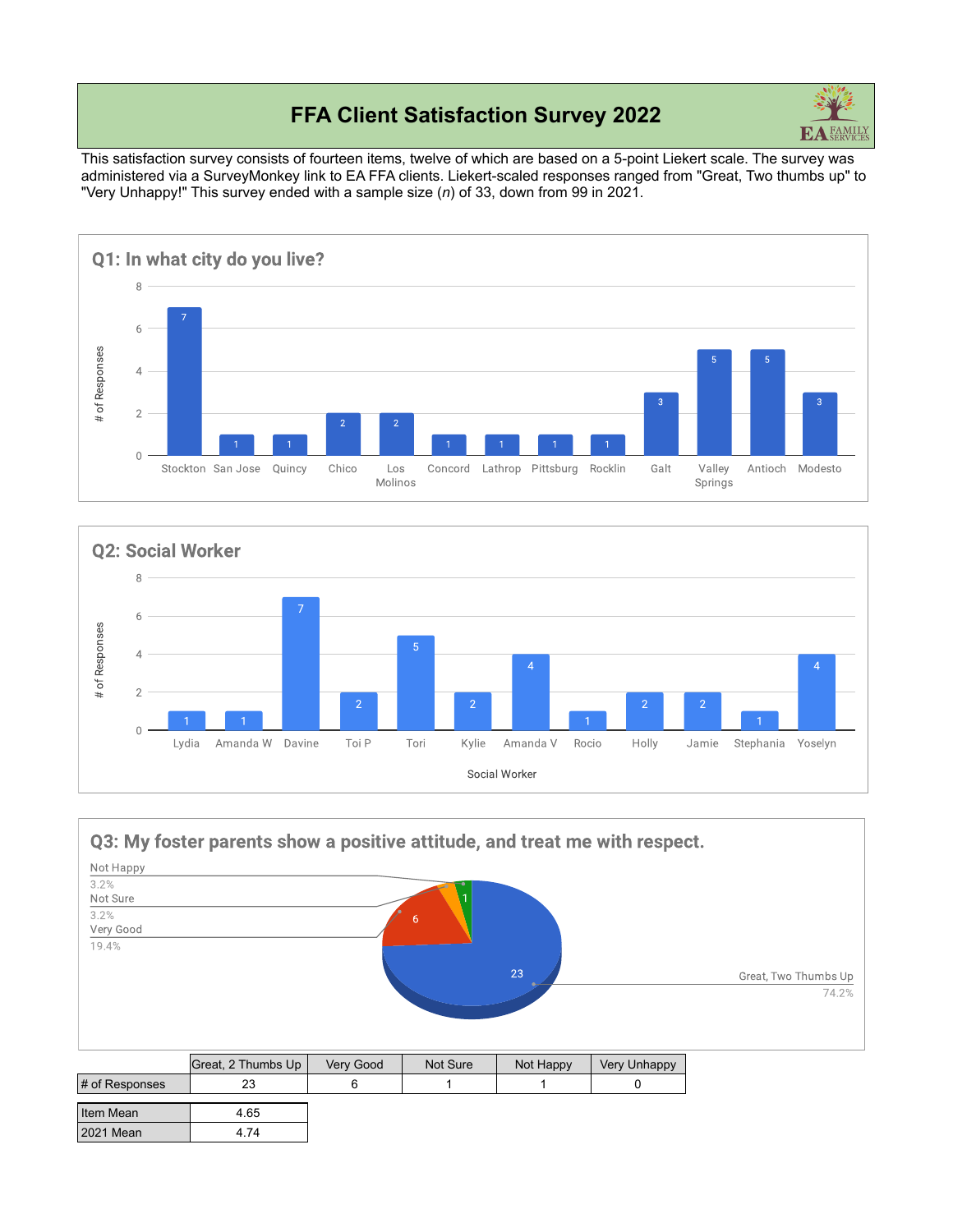

| Item Mean |    |
|-----------|----|
| 2021 Mean | 67 |

### Q5: My foster parents listen to me, talk with me, and help me calm down.



|                | Great, 2 Thumbs Up | Very Good | Not Sure | Not Happy | Very Unhappy |
|----------------|--------------------|-----------|----------|-----------|--------------|
| # of Responses | 25                 |           |          |           |              |
| Item Mean      | 4.64               |           |          |           |              |
| 2021 Mean      | 4.45               |           |          |           |              |

### Q6: I can talk to my foster parents about myself and what is happening in my life.

| Very Unhappy<br>3.1% |    |                      |
|----------------------|----|----------------------|
| Not Sure             |    |                      |
| 3.1%<br>Very Good    |    |                      |
| 21.9%                |    |                      |
|                      | 23 | Great, Two Thumbs Up |
|                      |    | 71.9%                |
|                      |    |                      |
|                      |    |                      |

|                   | Great, 2 Thumbs Up | Very Good | Not Sure | Not Happy | Very Unhappy |
|-------------------|--------------------|-----------|----------|-----------|--------------|
| $\#$ of Responses |                    |           |          |           |              |
|                   |                    |           |          |           |              |
| Item Mean         | 4.59               |           |          |           |              |
| 2021 Mean         | 4.39               |           |          |           |              |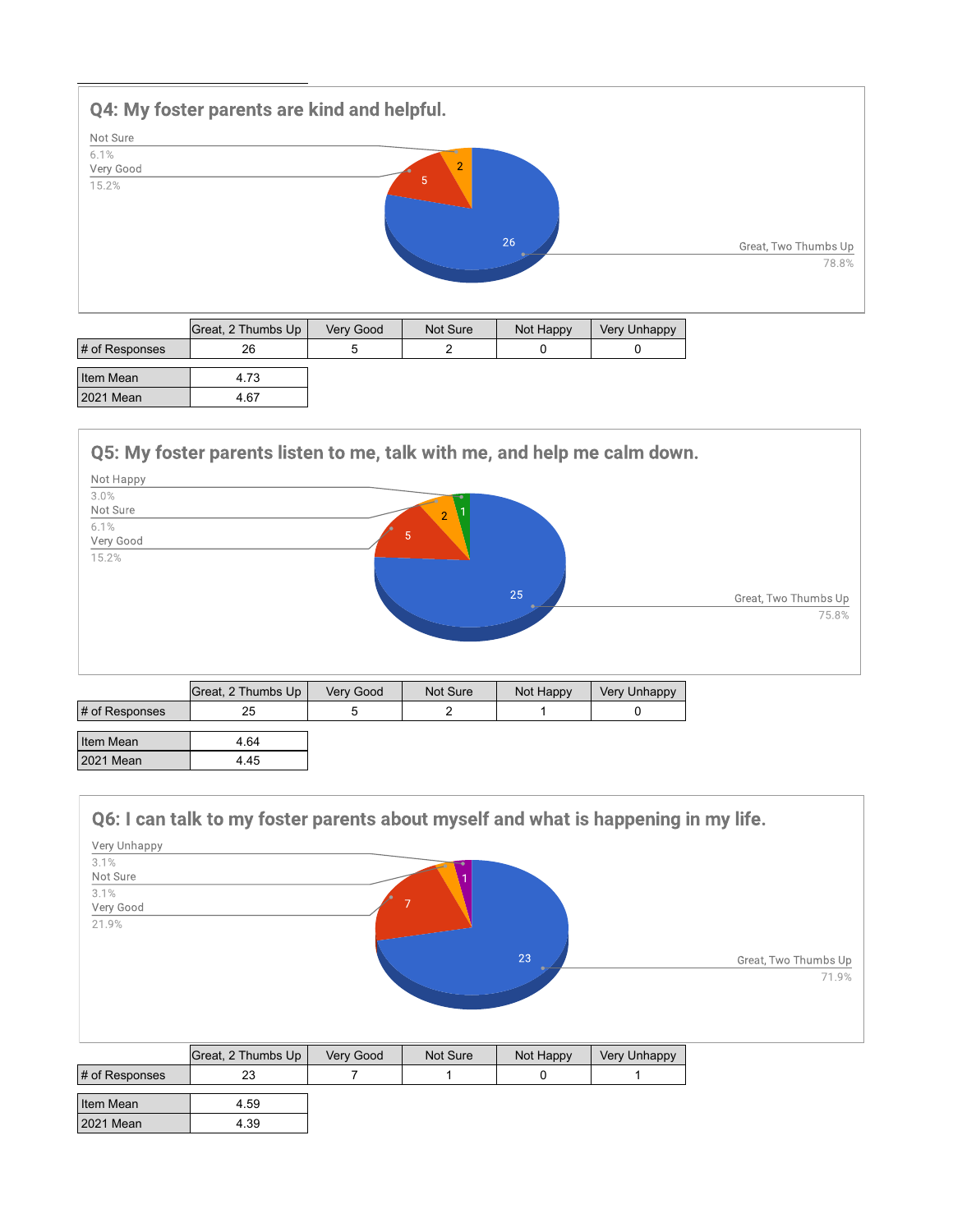

|                | Great, 2 Thumbs Up | Verv Good | Not Sure | Not Happy | <b>Very Unhappy</b> |
|----------------|--------------------|-----------|----------|-----------|---------------------|
| # of Responses | 25                 |           |          |           |                     |
| Item Mean      | 4.78               |           |          |           |                     |
| 2021 Mean      | 4.69               |           |          |           |                     |







|                | Great, 2 Thumbs Up | Very Good | Not Sure | Not Happy | <b>Very Unhappy</b> |
|----------------|--------------------|-----------|----------|-----------|---------------------|
| # of Responses | 24                 |           |          |           |                     |
| Item Mean      | 4.58               |           |          |           |                     |
| 2021 Mean      | 4.4                |           |          |           |                     |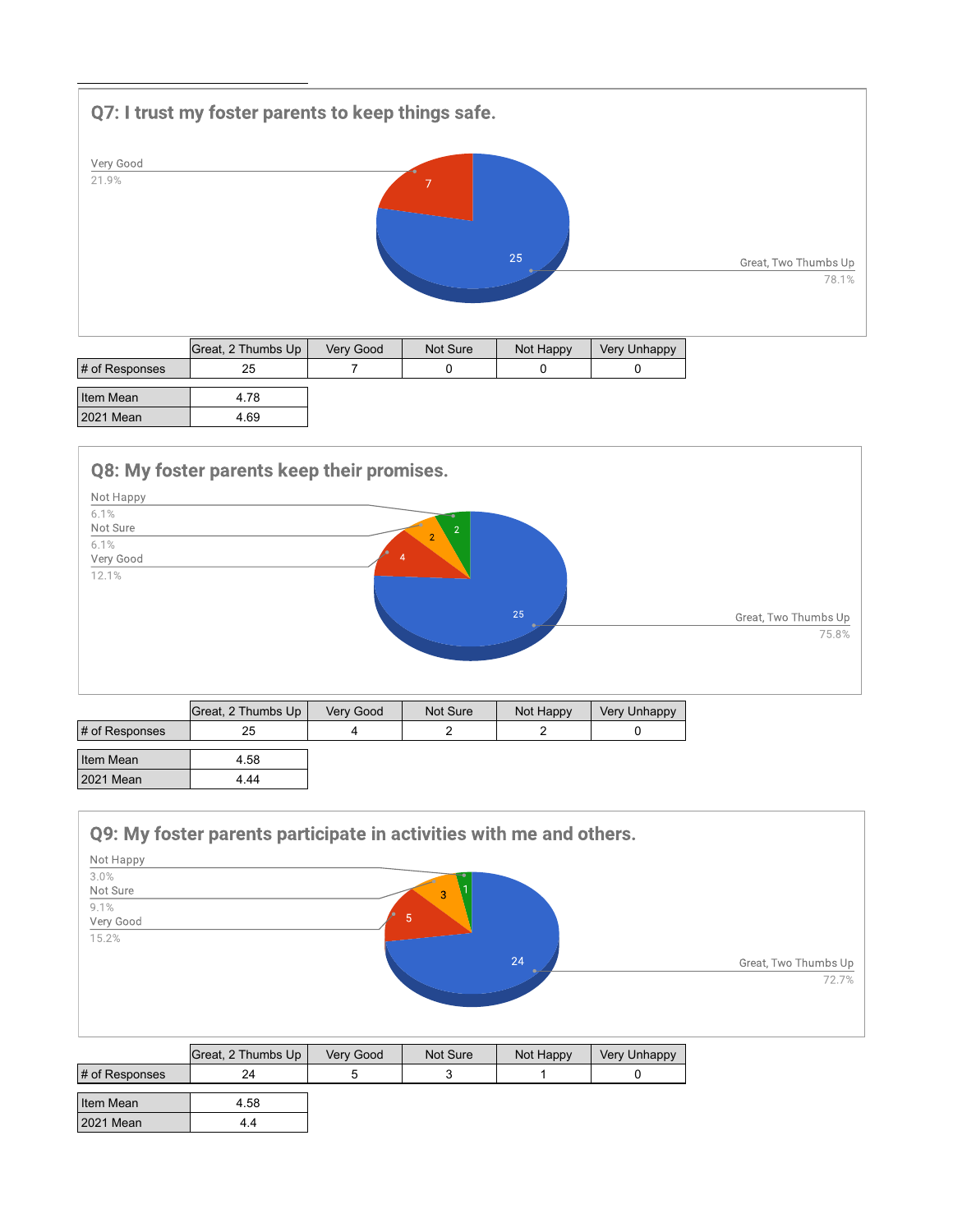# Q10: This is how I feel about my foster parents. Not Happy  $3.1%$ Not Sure 6.3% Very Good  $6.3%$ Great, Two Thumbs Up 84.4%

|                       | Great, 2 Thumbs Up | Verv Good | Not Sure | Not Happy | Very Unhappy |
|-----------------------|--------------------|-----------|----------|-----------|--------------|
| $\sharp$ of Responses |                    |           |          |           |              |
| Item Mean             | 4.72               |           |          |           |              |
| 2021 Mean             | 4.59               |           |          |           |              |



### Q12: My foster parents help me.



|                   | Great, 2 Thumbs Up | Very Good | Not Sure | Not Happy | Very Unhappy |
|-------------------|--------------------|-----------|----------|-----------|--------------|
| $\#$ of Responses | 26                 |           |          |           |              |
|                   |                    |           |          |           |              |
| Item Mean         | 4.73               |           |          |           |              |
| 2021 Mean         | 4.65               |           |          |           |              |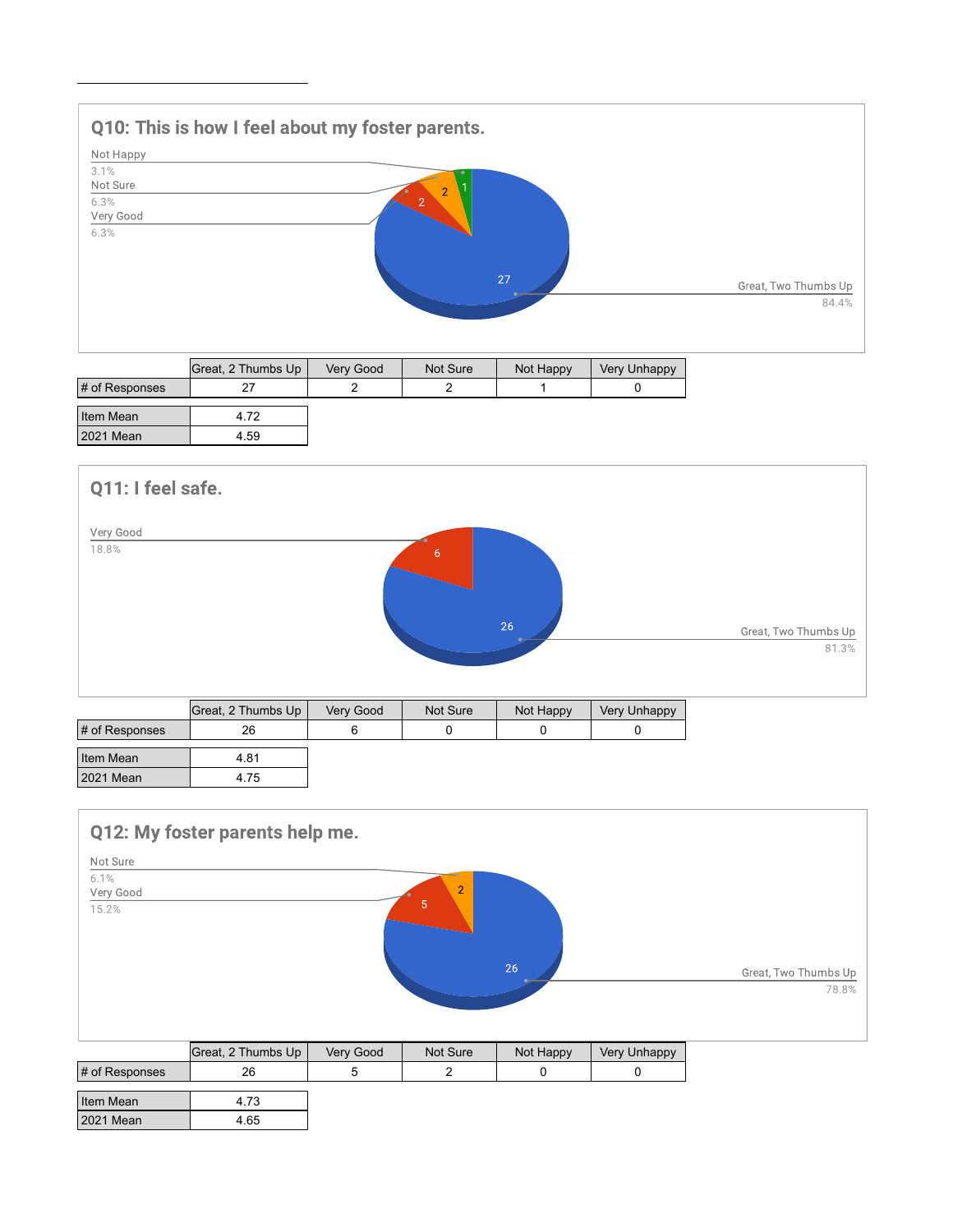## Q13: I feel like I can be myself. Very Unhappy  $3.0%$ Not Sure 12.1% Very Good 15.2% Great, Two Thumbs Up 69.7%

|                | Great, 2 Thumbs Up | Very Good | Not Sure | Not Happy | Very Unhappy |
|----------------|--------------------|-----------|----------|-----------|--------------|
| # of Responses | 23                 |           |          |           |              |
| Item Mean      | 4.48               |           |          |           |              |
| 2021 Mean      | 4.6                |           |          |           |              |

### Q14: I can be successful here.